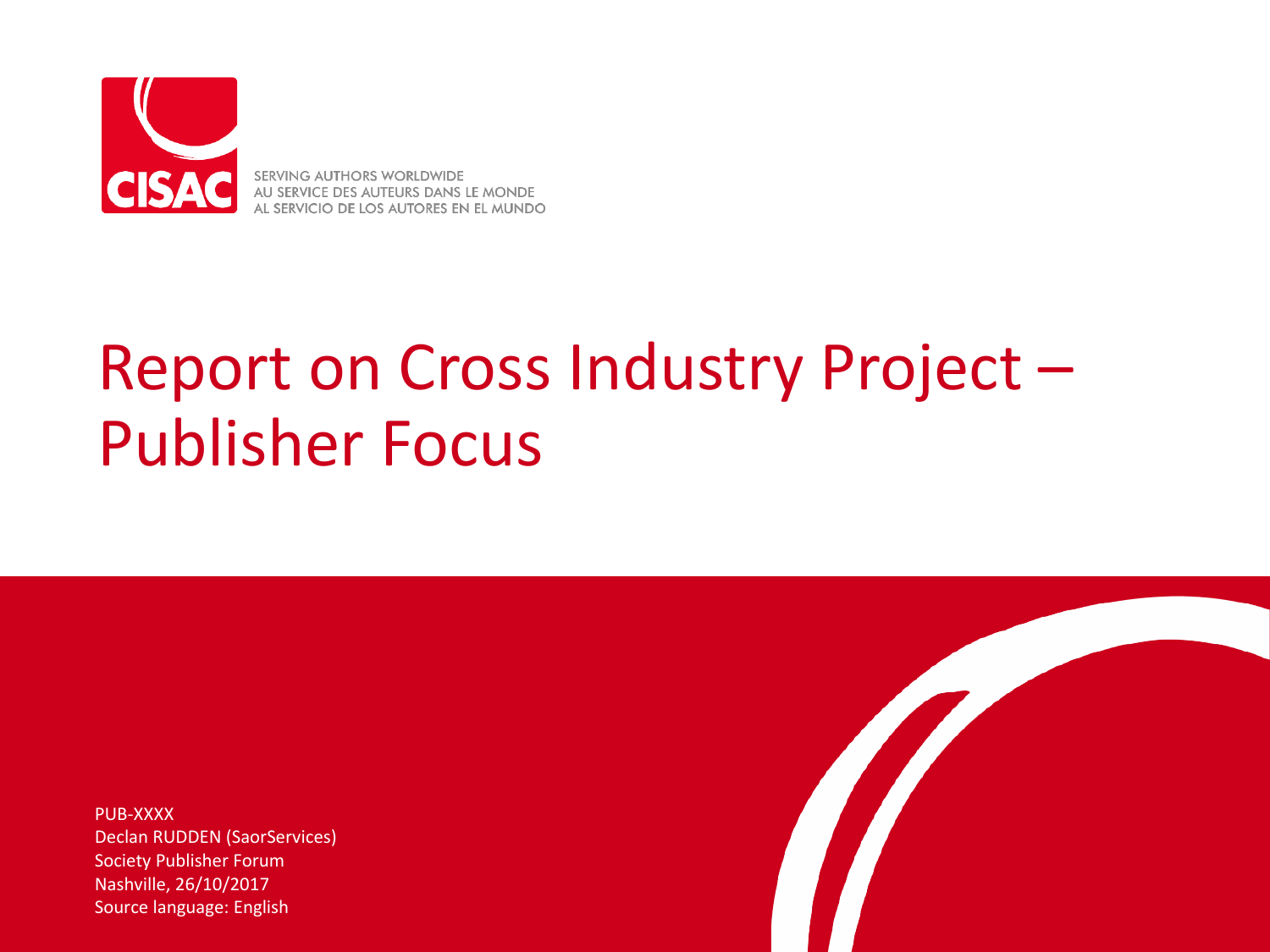## Cross-Industry Tools: An Overview



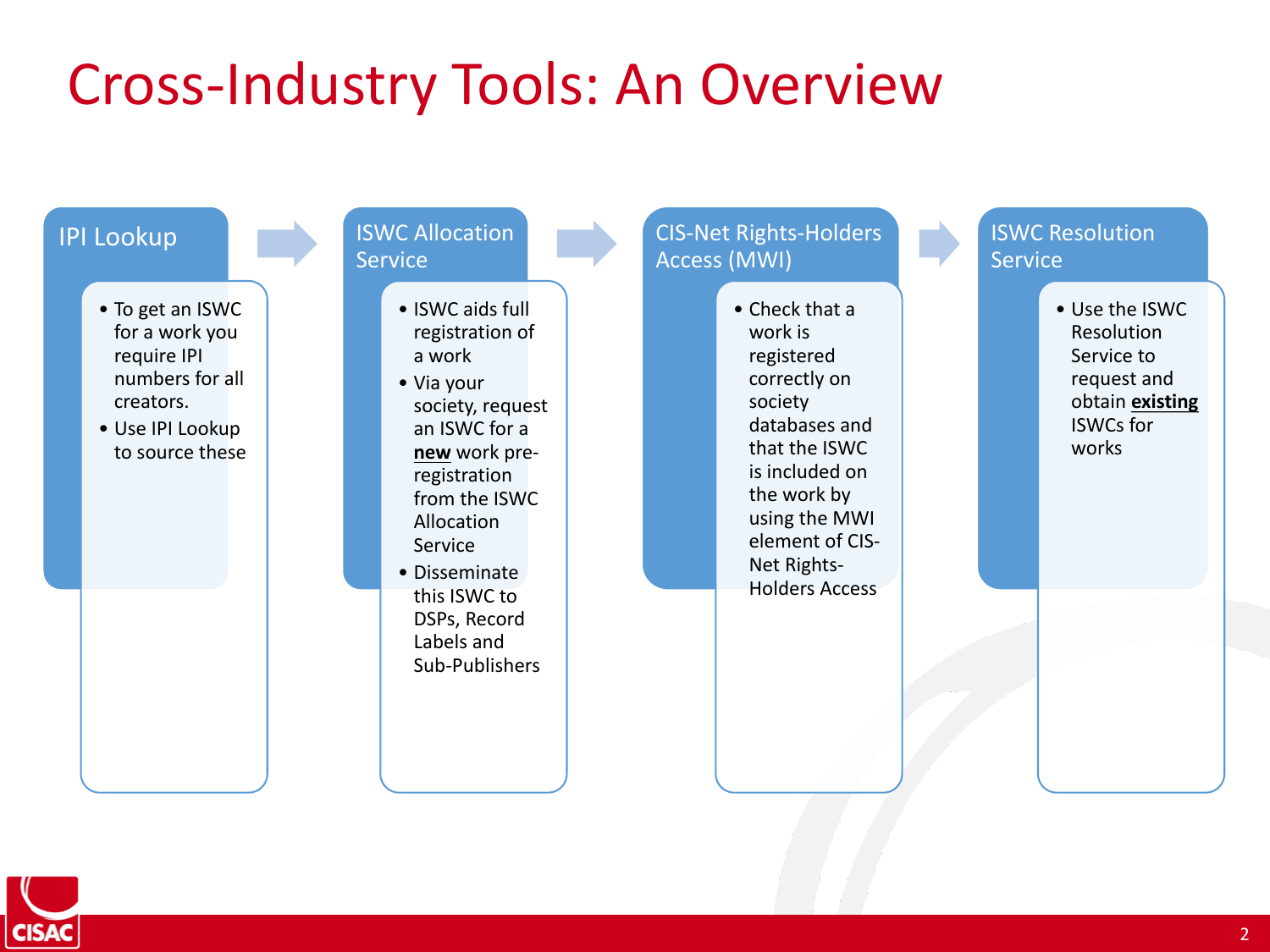## Cross Industry Project

#### **An Overview**

- Formed in June 2015 following approval from the CISAC & FastTrack board, the project is based on the following principles:
	- − A **business-led sponsorship** to ensure a wide adoption of agreed identifiers, standards and rules
	- − A **cross-industry collaboration** framework with an equal representation of the Society, Publisher and Creator communities
	- − The use and rationalization of existing groups to avoid duplication of effort

#### **Approach to Taskforces**

- − Time bound
- − Created for specific tasks
- − Leverage off expertise from existing groups
- − Taskforces report to the JPL
- − Can be suspended and re-convened as necessary

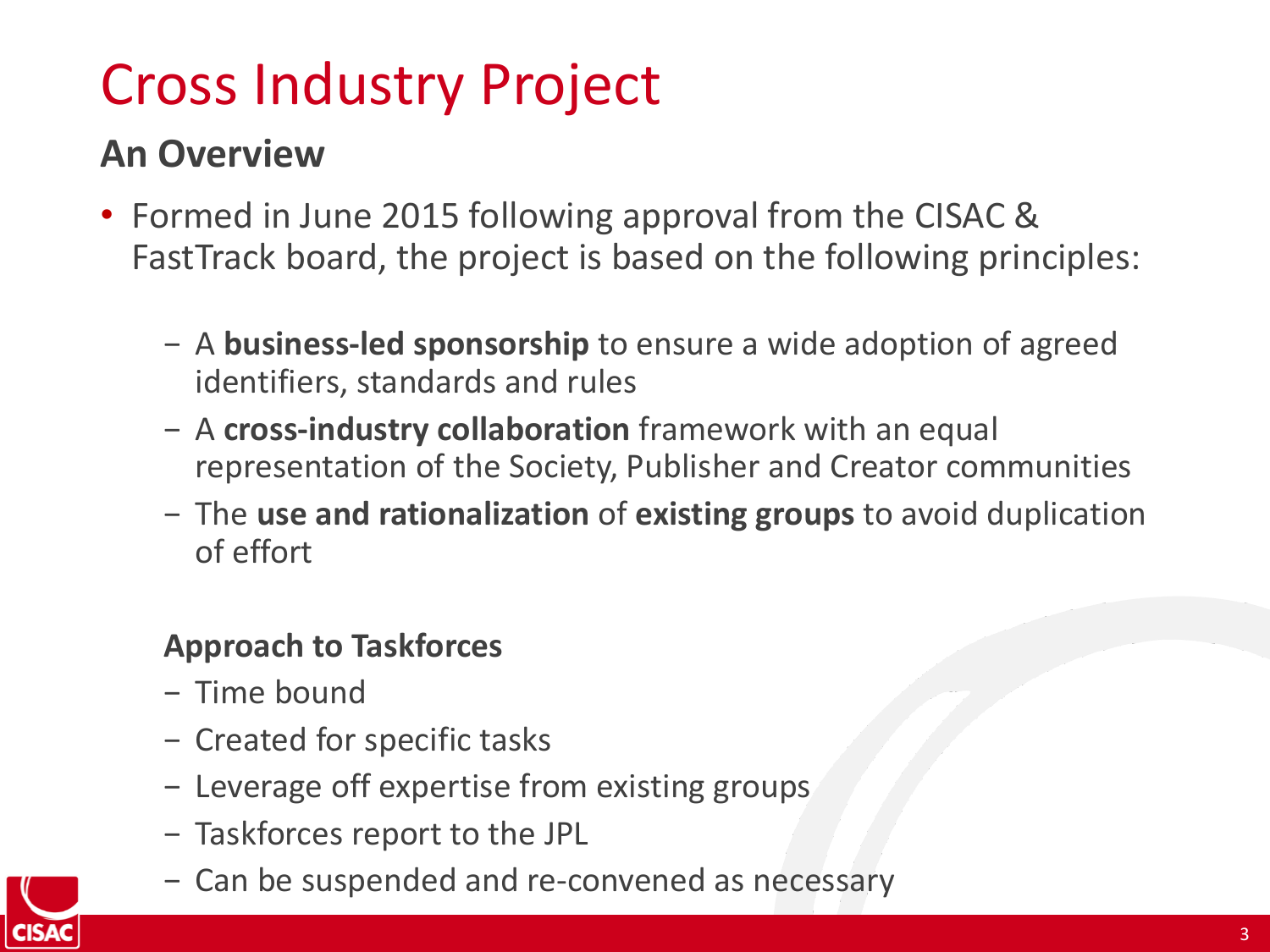## Cross-Industry Project: Publisher Focus

- There are currently 3 active projects:
	- − ISWC Allocation Service
	- − ISWC Resolution Service
	- − CIS-Net Rights-Holders Access (IPI + MWI)

#### **Report**

- Publishers input to date to each Taskforce/Group
- Required input from publishers to each Taskforce/Group in the coming months

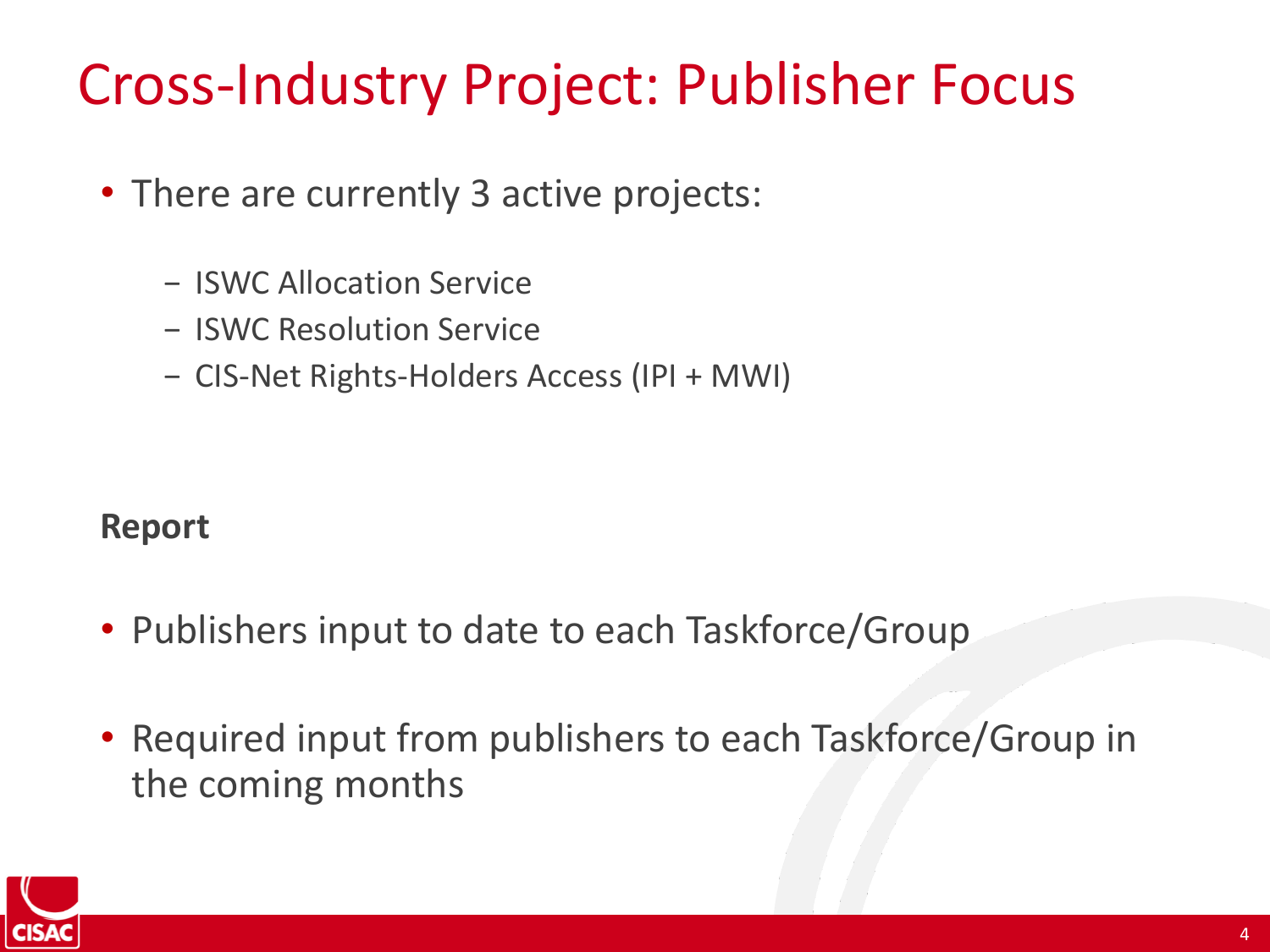## **IPI Look-Up Service**



#### **ISWC Allocation Service**

- ISWC aids full registration of a work
- Via your society, request an ISWC for a **new** work preregistration from the ISWC Allocation Service
- Disseminate this ISWC to DSPs, Record Labels and Sub-Publishers

#### CIS-Net Rights-Holders Access (MWI)

• Check that a work is registered correctly on society databases and that the ISWC is included on the work by using the MWI element of CIS-Net Rights-Holders Access

#### **ISWC Resolution Service**

• Use the ISWC Resolution Service to request and obtain **existing** ISWCs for works

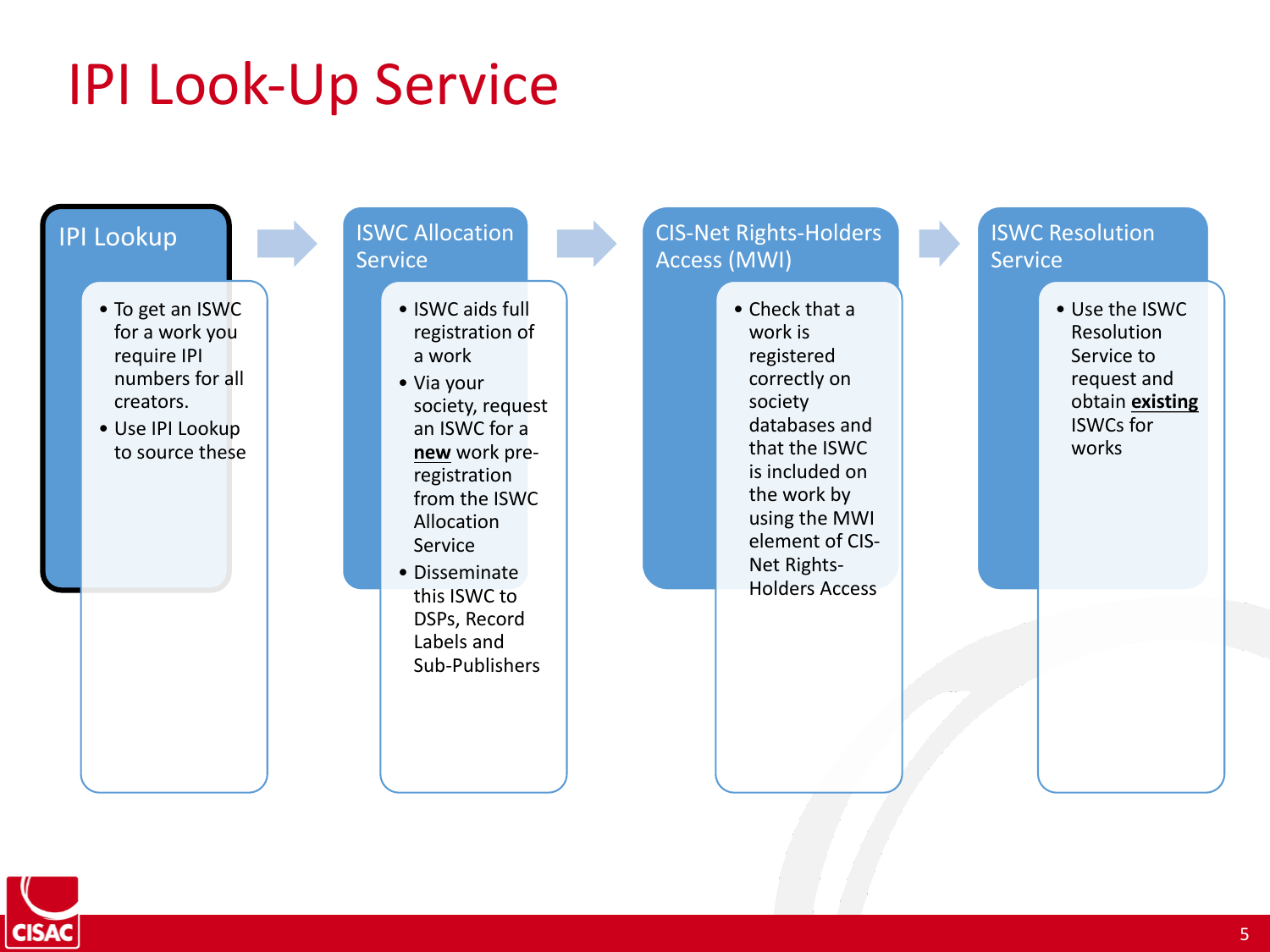## **IPI Look-Up Service**

### **Objective**

To create a secure online search facility for Rightholders (CISAC *Creators and Publishers) to search and retrieve IPI information*

- The primary purpose for this access is to improve documentation integrity:
	- $\circ$  Increase the submission of IPI numbers in Works
	- $\circ$  Facilitate earlier assignment of ISWCs
	- $\circ$  Increase the submission of IPI numbers in Agreements
- This will be delivered a module of CIS Net Rightsholders Access in Q1 2018

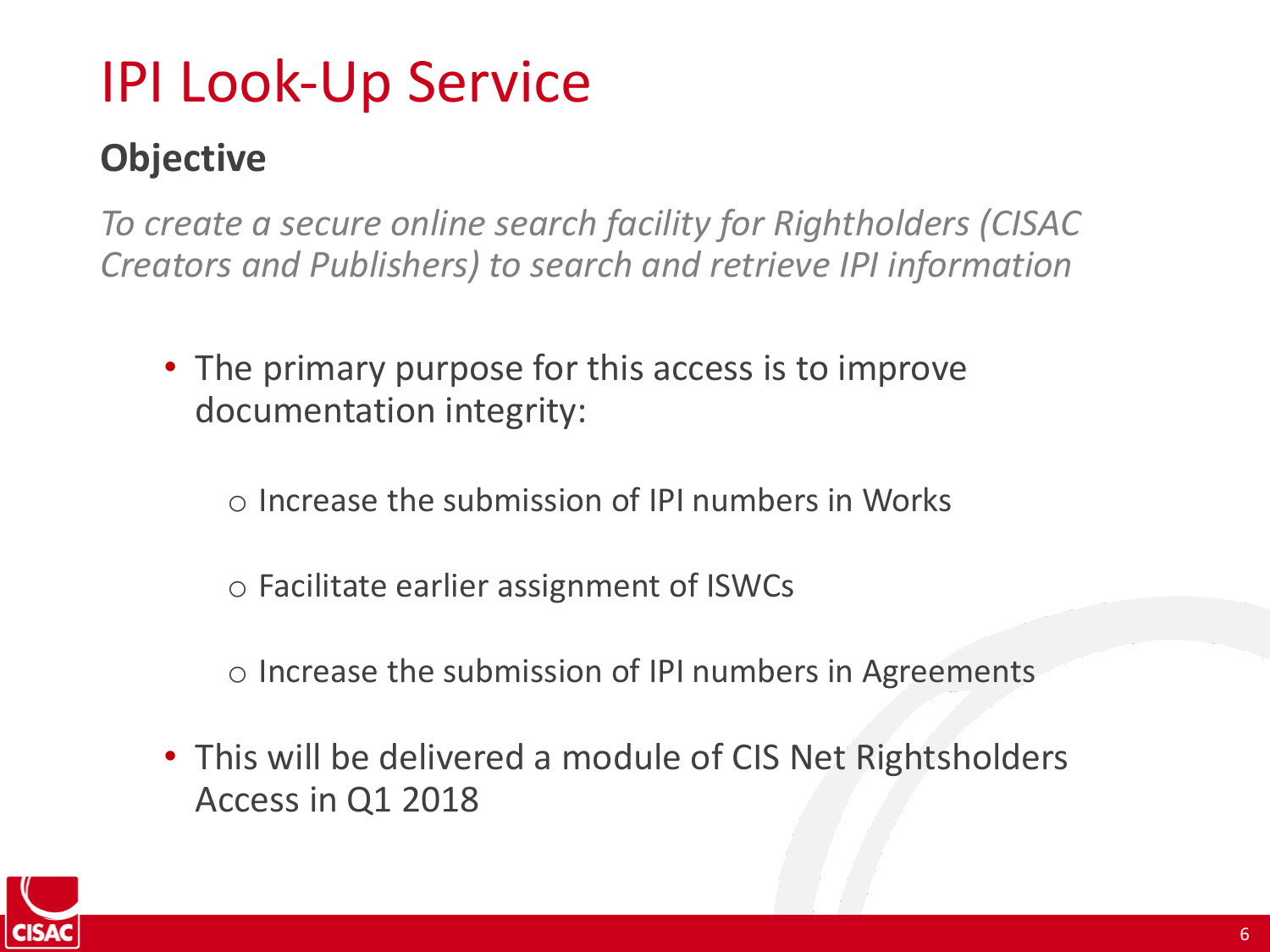## **IPI Look-Up Service**

#### **Publisher involvement to date**

- The proposal originated at the IPI Taskforce where many publishers contributed
- Following approval of the project the CIS Net RHA Project Team have taken responsibility for its delivery and publishers have been fully involved in preparing the functional specifications

#### **Publisher involvement in the coming months**

• A second round of User Acceptance Testing of the IPI module will occur in November

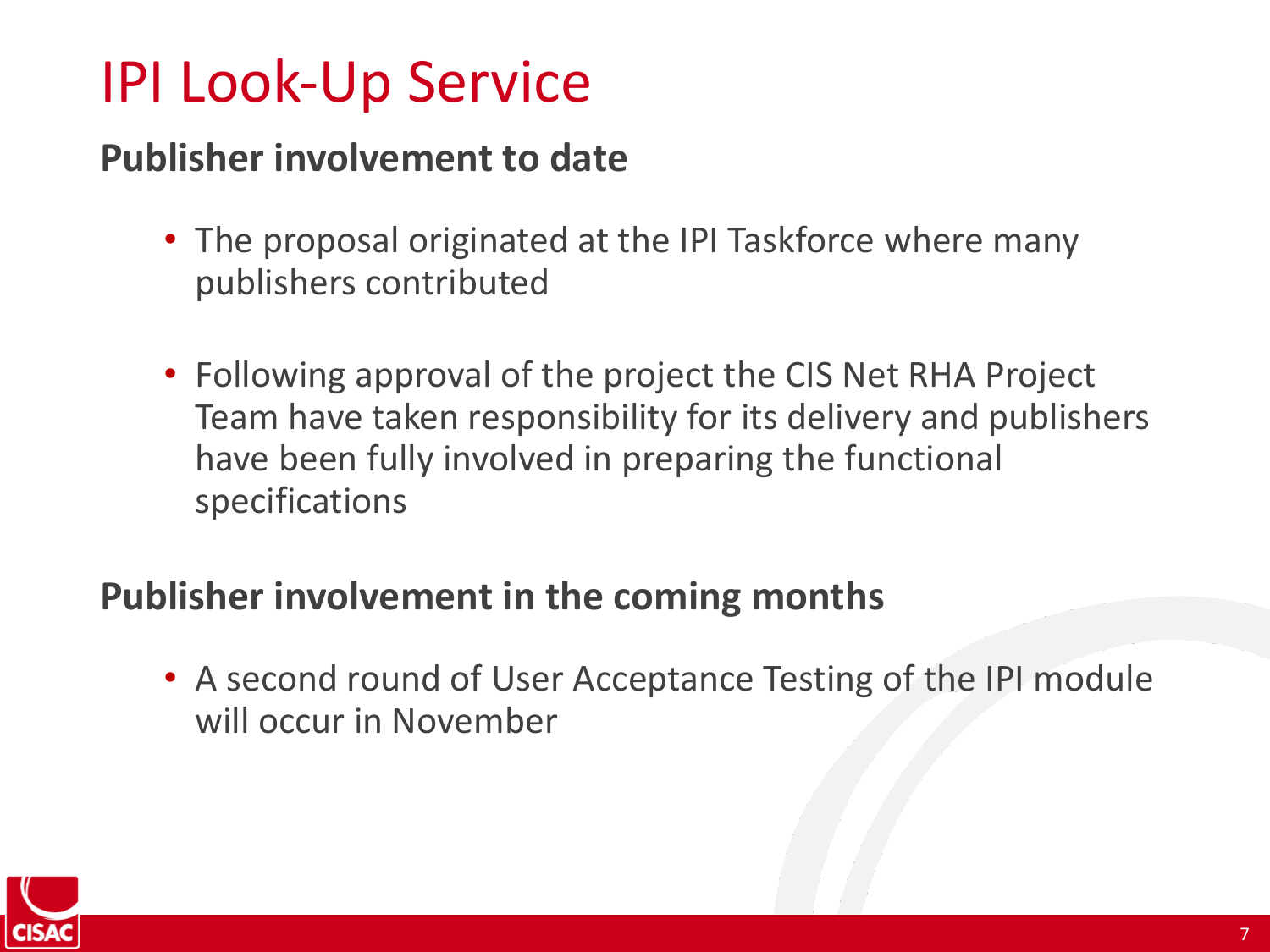## **ISWC Allocation Service**



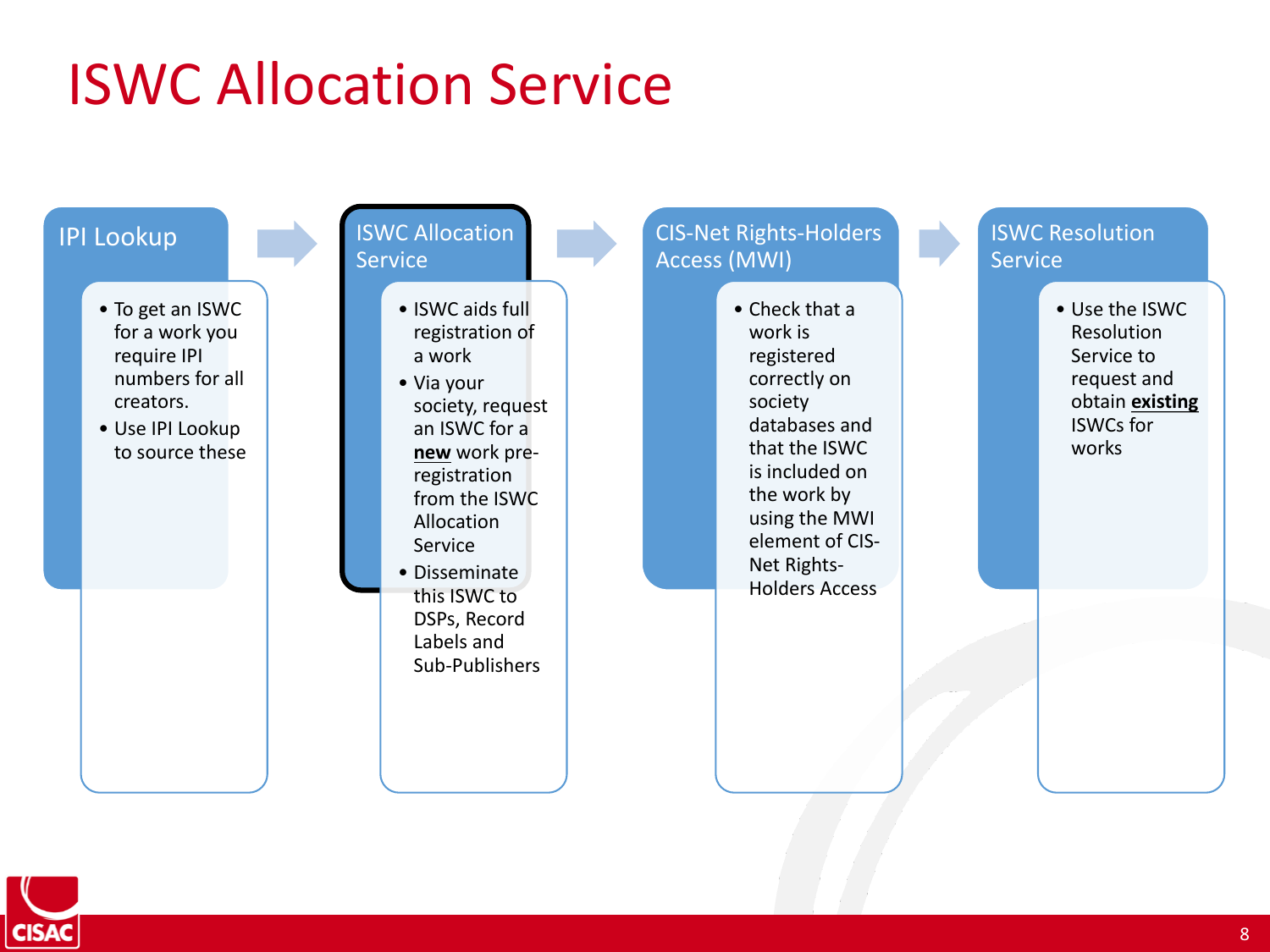## **ISWC Allocation Service**

### **Objective**

To deliver same day/next day ISWC for **new** works once the *mandatory data requirements are provided*

- Once delivered the service will support 2 key processes:
	- $\circ$  **Separate Process** (independent of work registration) that allows submitters to receive an ISWC for a work prior to submitting a full work registration. A submitter will request an ISWC from the service via a society by providing defined ISWC Meta-Data in an agreed format
	- o **Embedded Process**. A submitter provides a work registration to its society in the usual manner. A society can then extract out works that meet the ISWC Meta Data requirements and submit those to the ISWC Allocation Service. Crucially these qualifying works can be allocated an ISWC prior to being fully reconciled by the society

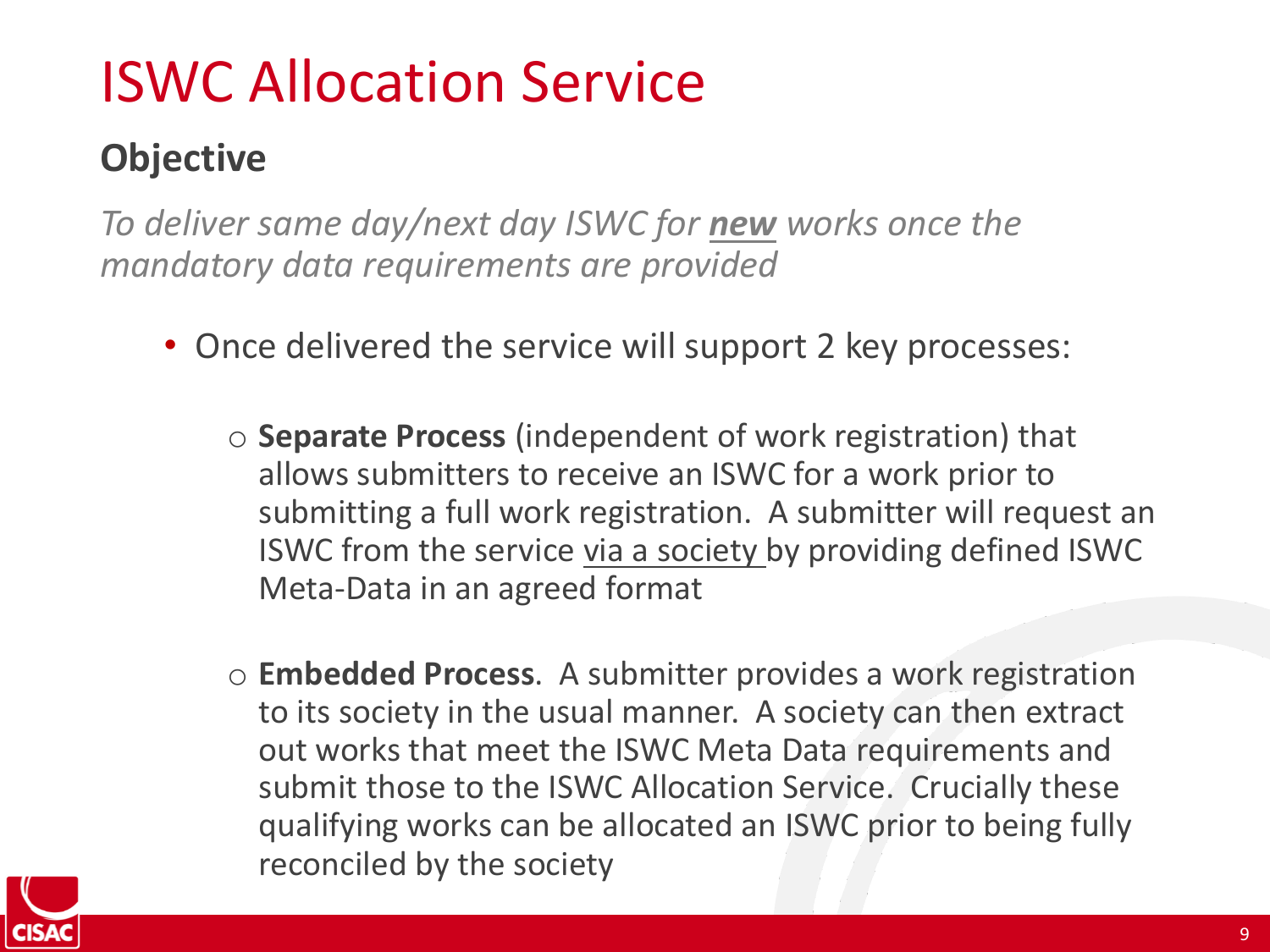## **ISWC Allocation Service**

#### **Publisher involvement to date**

- The proposal originated at the Work Registration Taskforce where many publishers contributed
- Following approval of the project the Work Registration Taskforce have operated as the Project Team and publishers have been fully involved in preparing the functional specifications

#### **Publisher involvement in the coming months**

- Review of draft EDI specifications for use in the 'Separate Process'
- Contribution to business rules of ISWC Allocation Service to ensure data-integrity in maintained

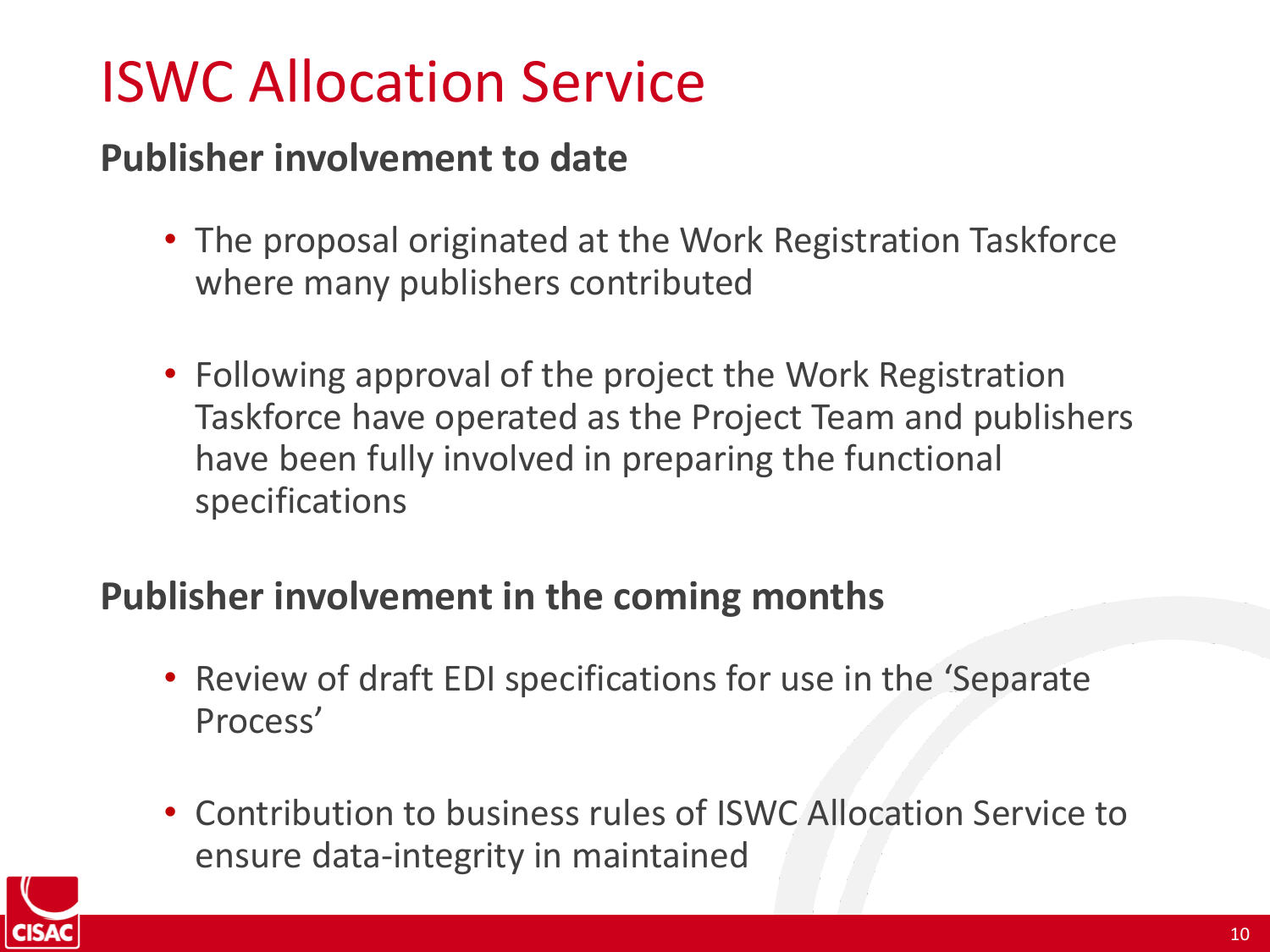

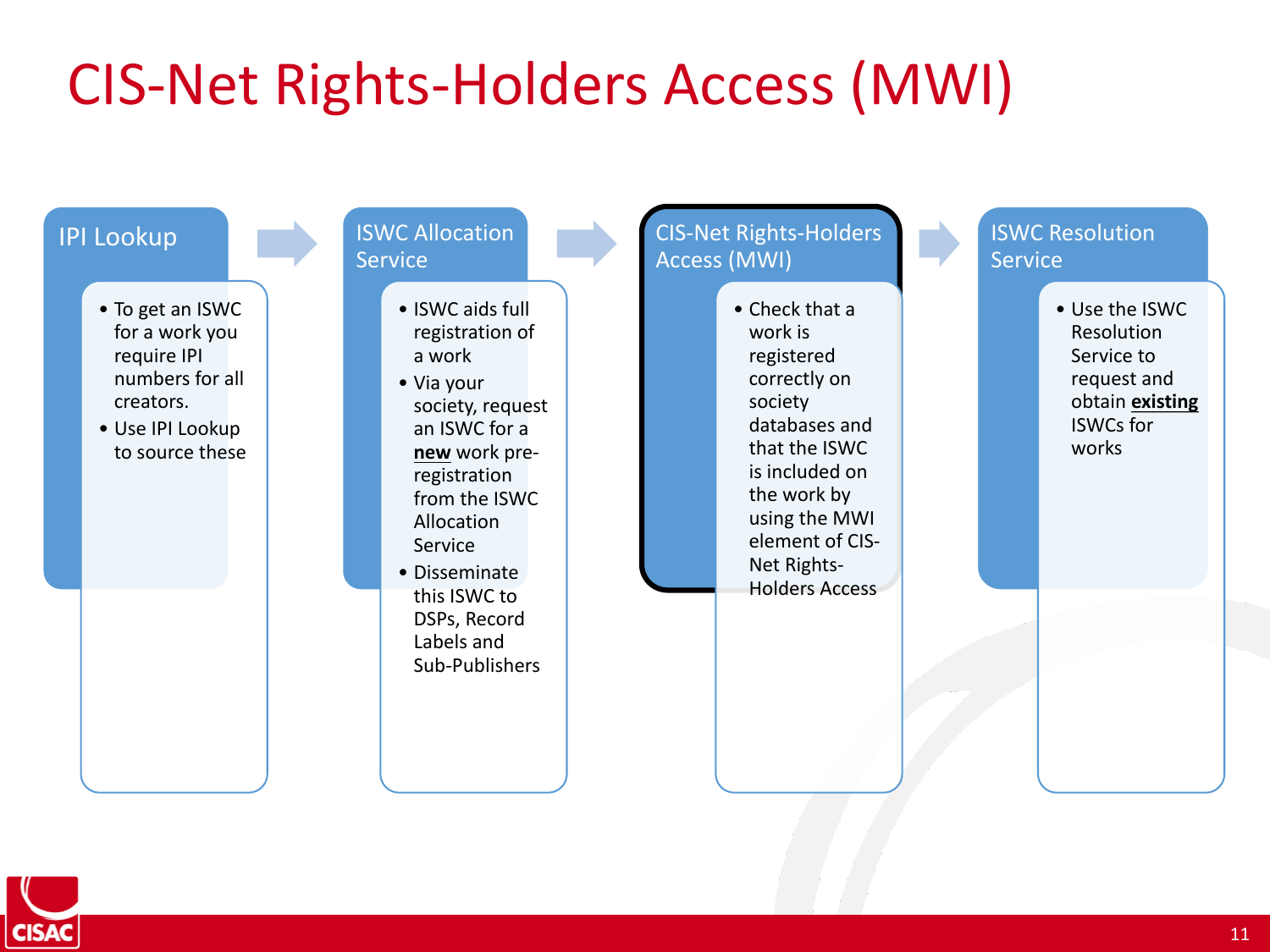## CIS-Net Rights-Holders Access (MWI) **Objective**

• *Provide Creators and Publishers with secure access to CIS Net (the* societies network of musical works information); and allow those **Creators and Publishers to verify documentation relevant to their** *musical works across multiple territories*

#### **Benefits**

- Help publishers to research duplicate claims
- Help publishers to confirm work registrations
- Provide greater transparency

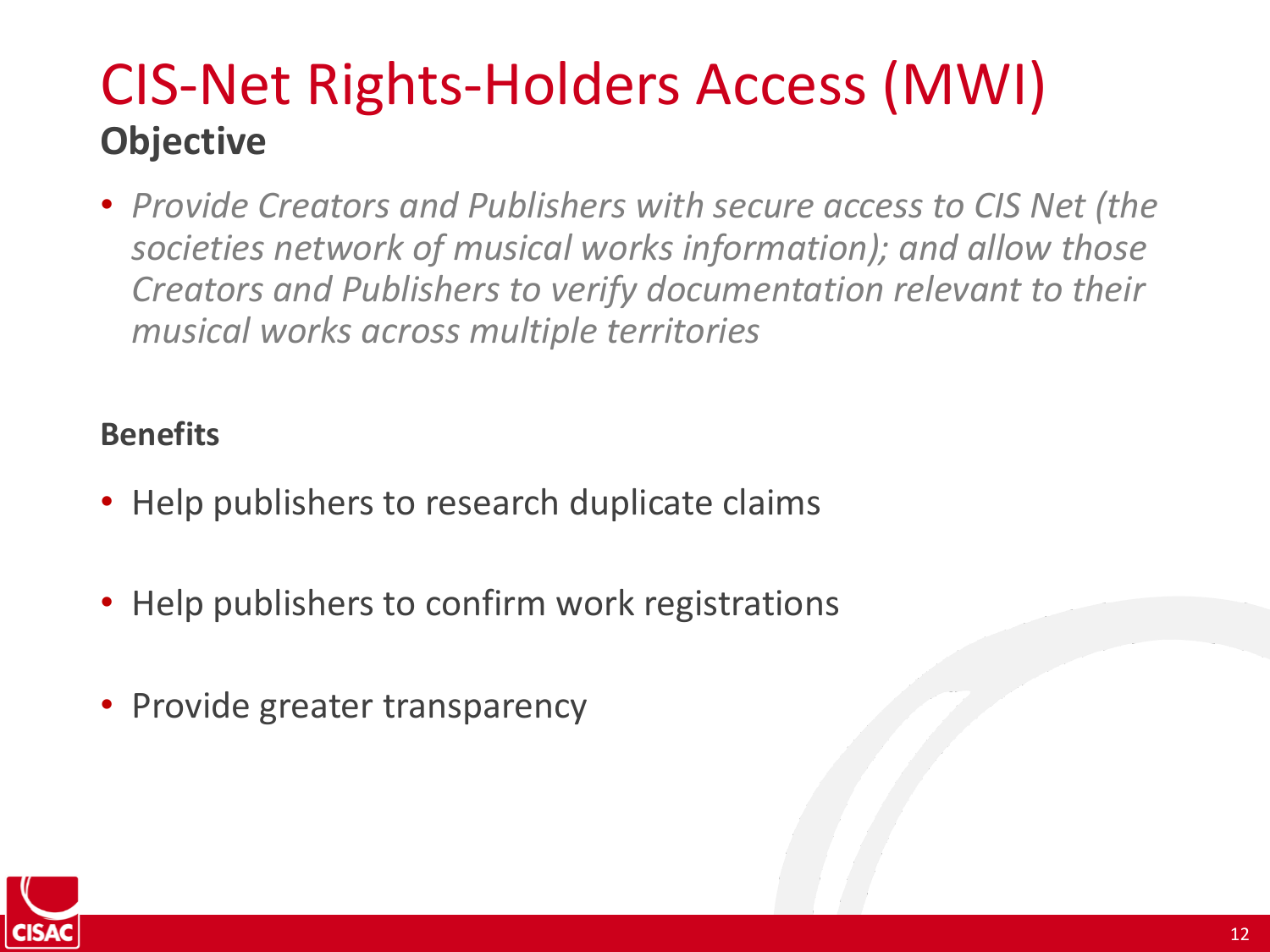#### **Refined approach**

- Targeted 'Soft Launch' in Q1 2018 through selected societies
	- This approach will help societies to better understand the volume of queries that may arise as a result of opening CIS Net to Rightsholders
	- Assess the impact on system performance as the number of users grows
- Simplify the Data Access Rules
- Deliver the 'Open Plus' model

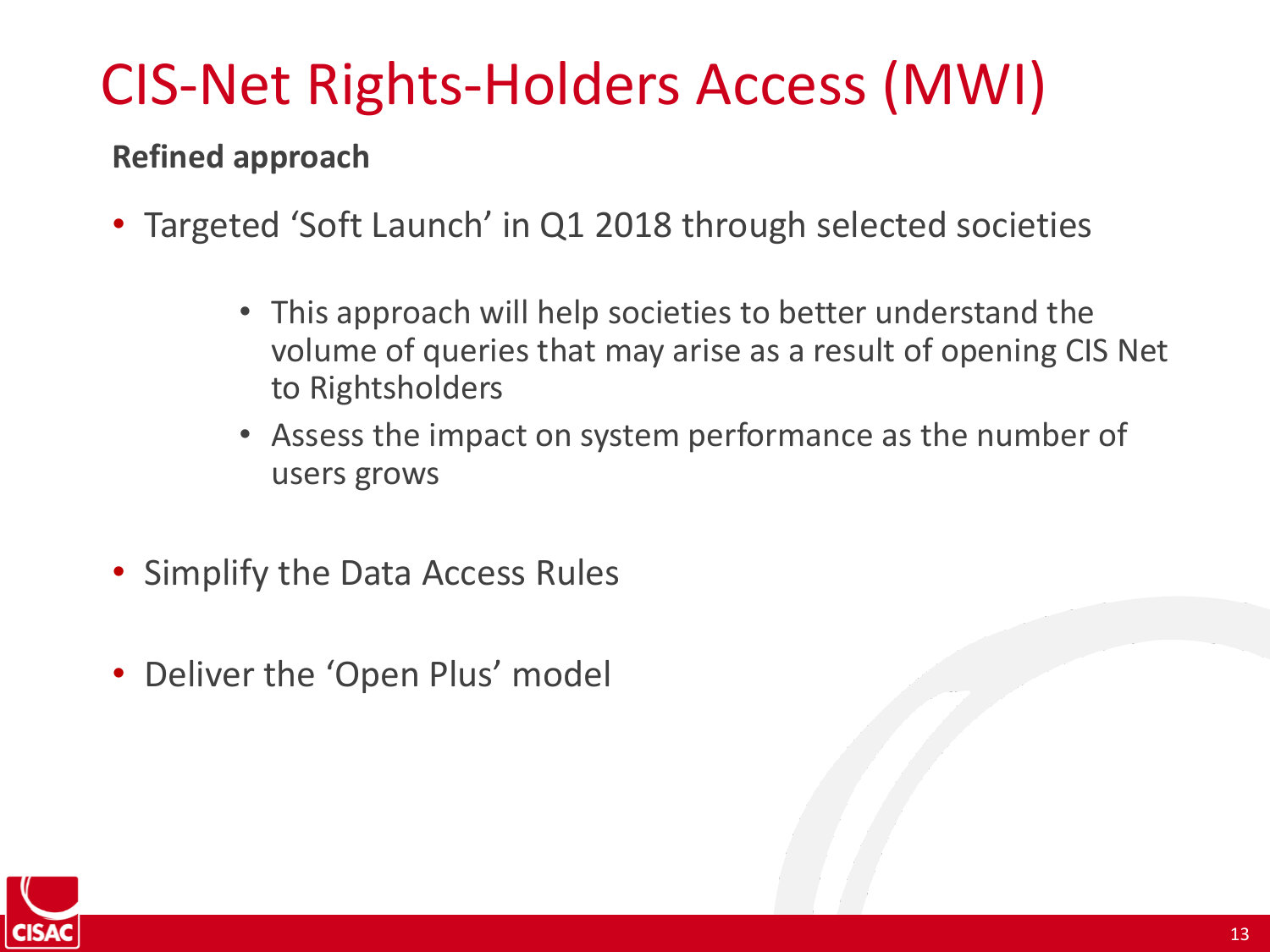#### **Open Plus Model**

• In summary the Data Access Rules for Open Plus model are as follows

|                               | 'Open' view                    | 'Open Plus' view                                                         |
|-------------------------------|--------------------------------|--------------------------------------------------------------------------|
| Title(s)                      | Yes                            | Yes                                                                      |
| <b>ISWC</b>                   | Yes                            | Yes                                                                      |
| <b>Creator Name</b>           | Yes                            | Yes                                                                      |
| <b>Creator IPI Number</b>     | Yes                            | Yes                                                                      |
| <b>Publisher Name</b>         | Yes                            | Yes                                                                      |
| <b>Publisher IPI Number</b>   | Yes                            | Yes                                                                      |
| <b>Interested Party Role</b>  | Yes                            | Yes                                                                      |
| <b>Society of Affiliation</b> | Yes                            | Yes                                                                      |
| <b>PR &amp; MR Shares</b>     | No                             | Yes- subject to filtering of the IPI number<br>of the Authenticated User |
| <b>Performer</b>              | Yes- subject to society choice | Yes- subject to society choice                                           |

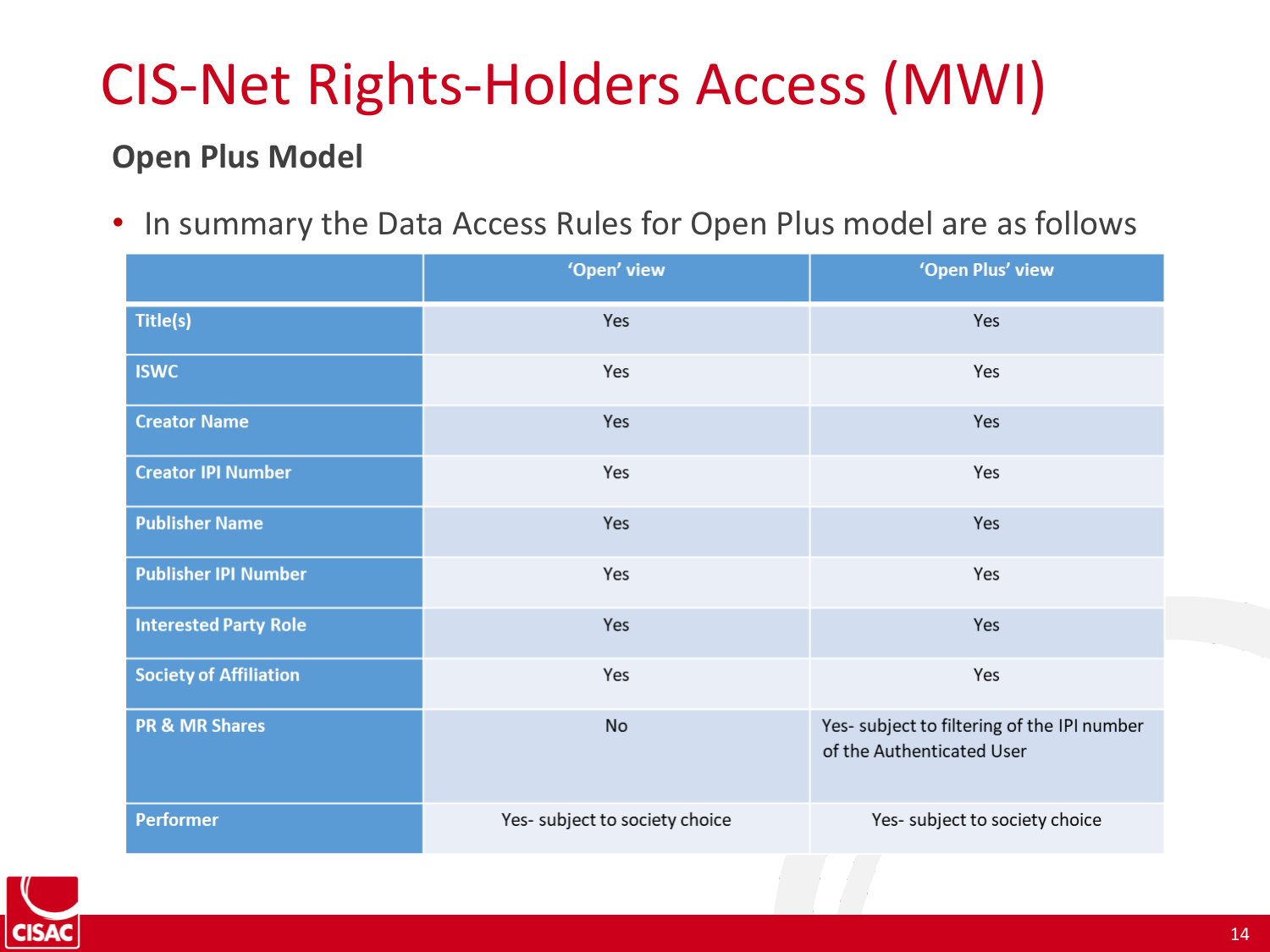#### **Publisher involvement to date**

- This project pre-dates the Cross-Industry initiative. Its latest incarnation dates back to 2015 but can be traced back to 2008
- Several publishers have been involved on the Project Team since 2015

#### **Publisher involvement in the coming months**

- A second round of User Acceptance Testing of the MWI module will occur in December/January (based on the Open Plus approach)
- Specification of the 'Publisher Grouping' mechanism and associated business process (to be delivered July 2018)
- Discussions on necessity for publishers to see shares on works in which they do not have an interest

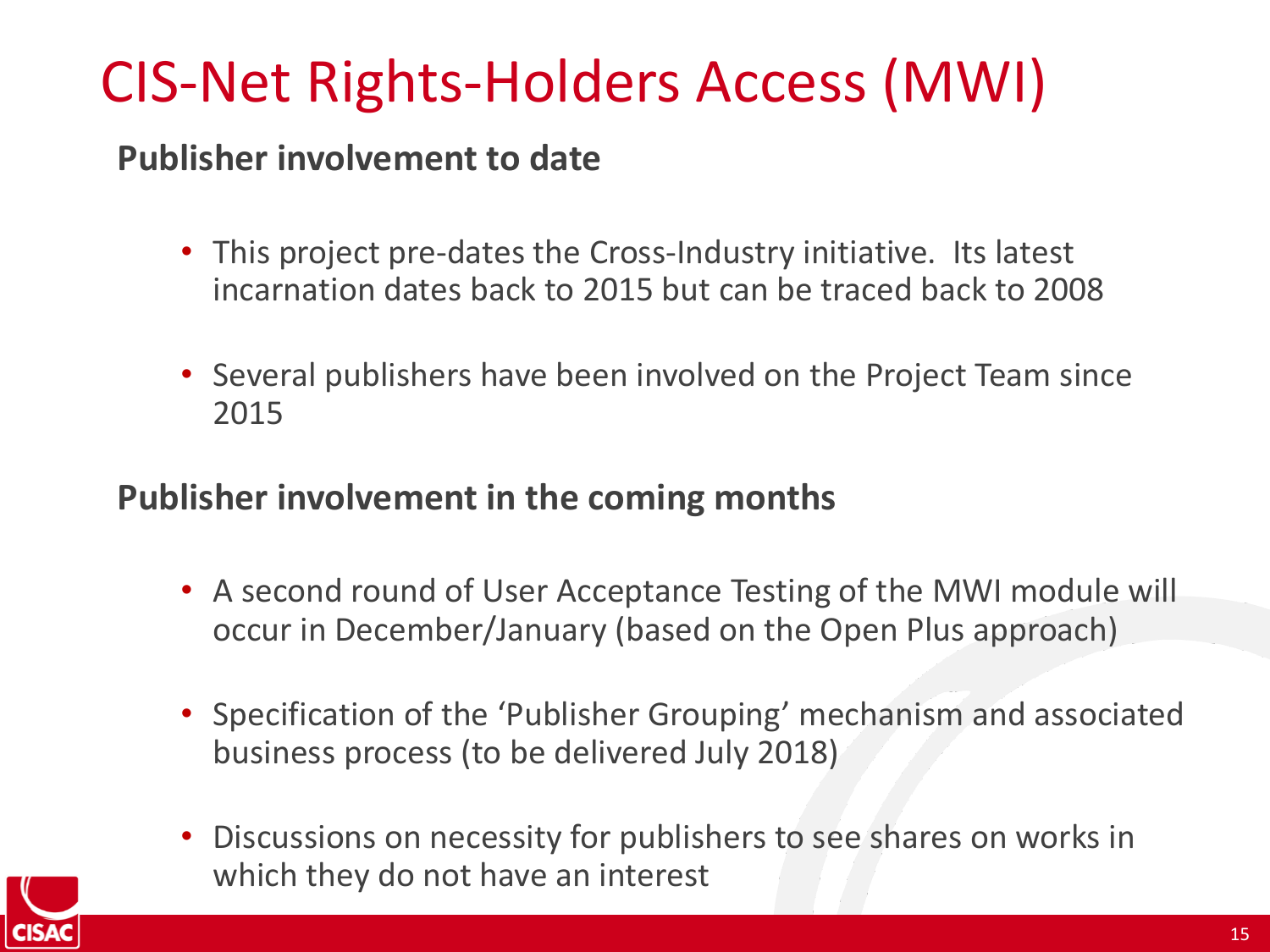

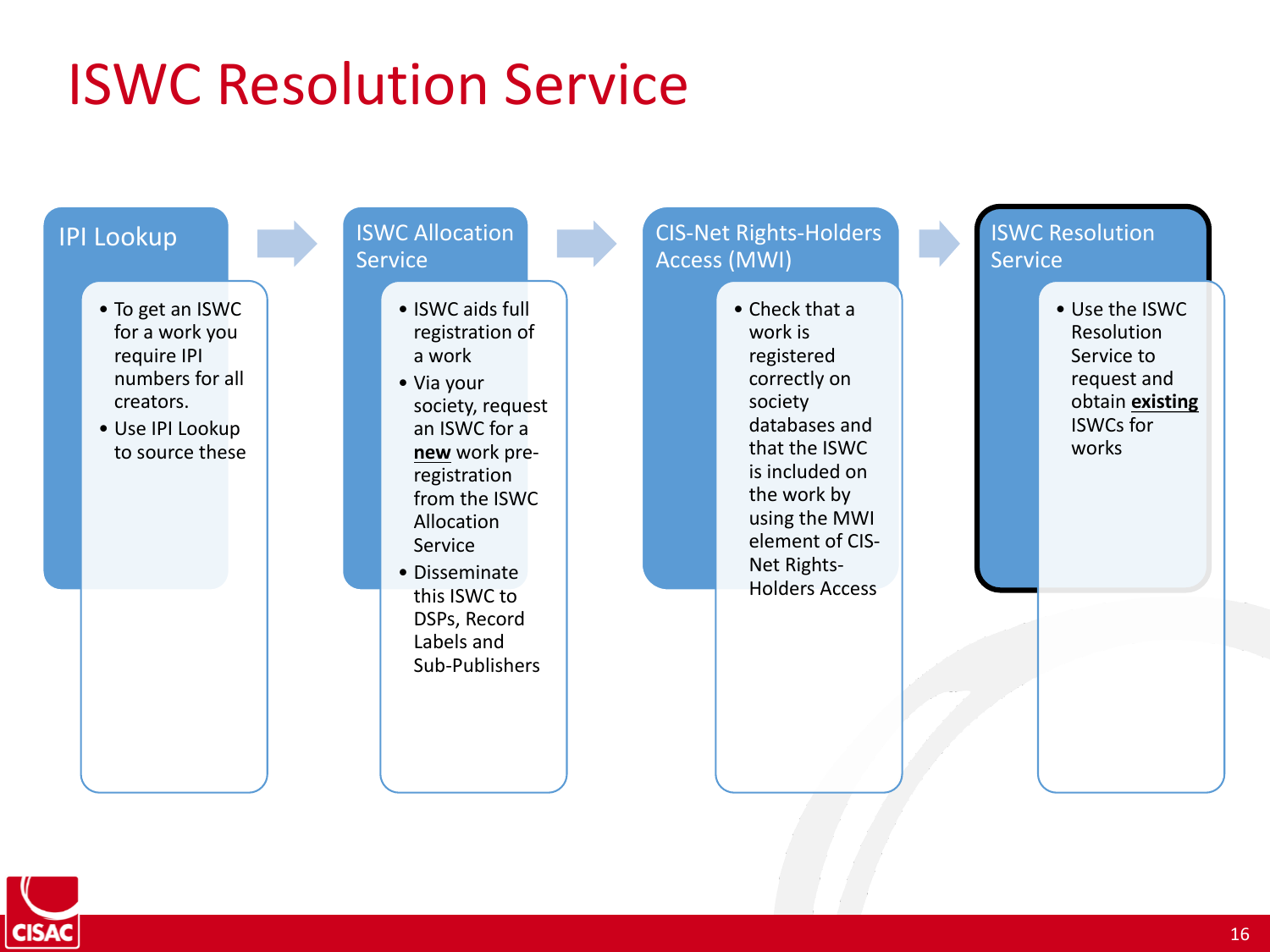### **Objective**

*To* create an automated service in bulk to return ISWCs for **existing** *works via file exchange based on the strictest matching criteria* 

- Allows publishers to receive ISWCs via file exchange, in bulk, automatically.
- A publisher request the ISWC from the FastTrack service by providing a file meeting minimum criteria



In certain cases multiple matches might occur  $-$  in this case no ISWC will be returned

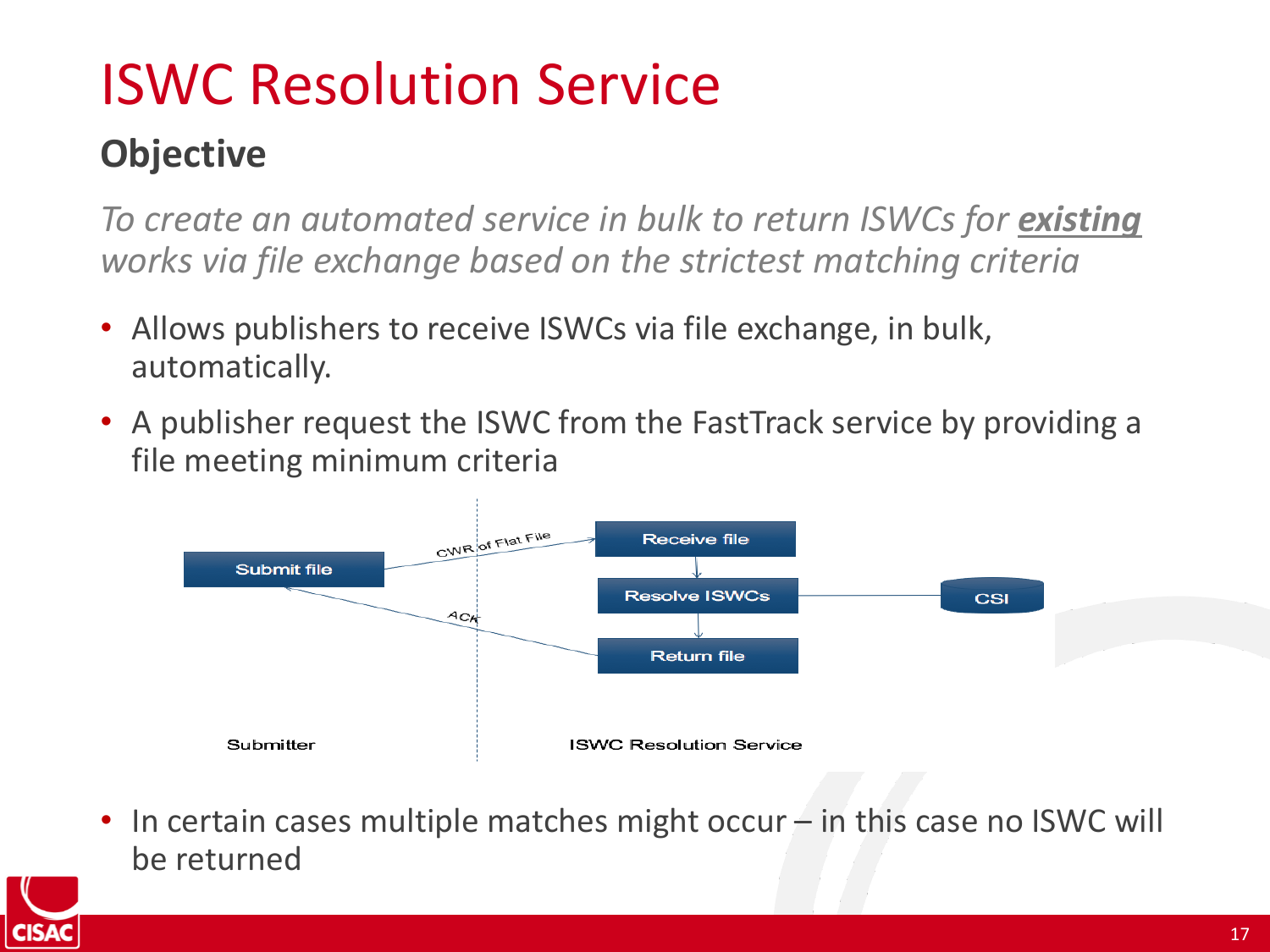#### **Benefits**

- Improves dissemination of ISWC to licensees (DSP) labels) – hence help in DSP matching against ISRC
- To ensure publishers use authoritative ISWC in data flow
- Allows dissemination in publishers-societies data exchange – hence help in reconciliation of multiple partial registrations on early stage of registration - new works
- Help in catalogues re-registration  $-$  existing works;

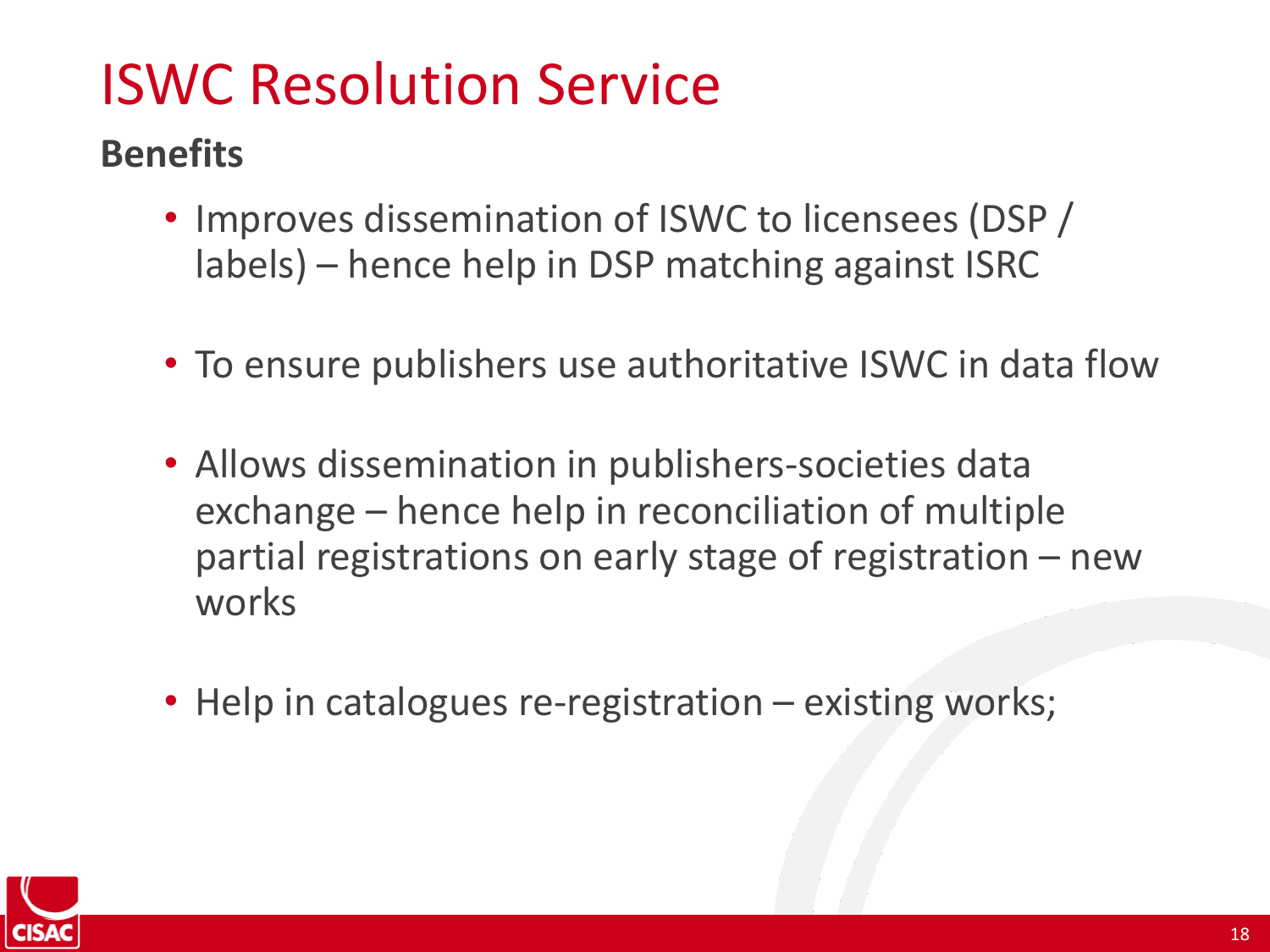#### **Publisher involvement to date**

- Publishers have been involved in defining the data requirements for the flat file
- Publishers have been involved in testing the service

#### **Publisher involvement in the coming months**

- This service is live but limited publisher take-up so far
- Clarify the T&Cs
- Publishers are encouraged to sign-up to the service

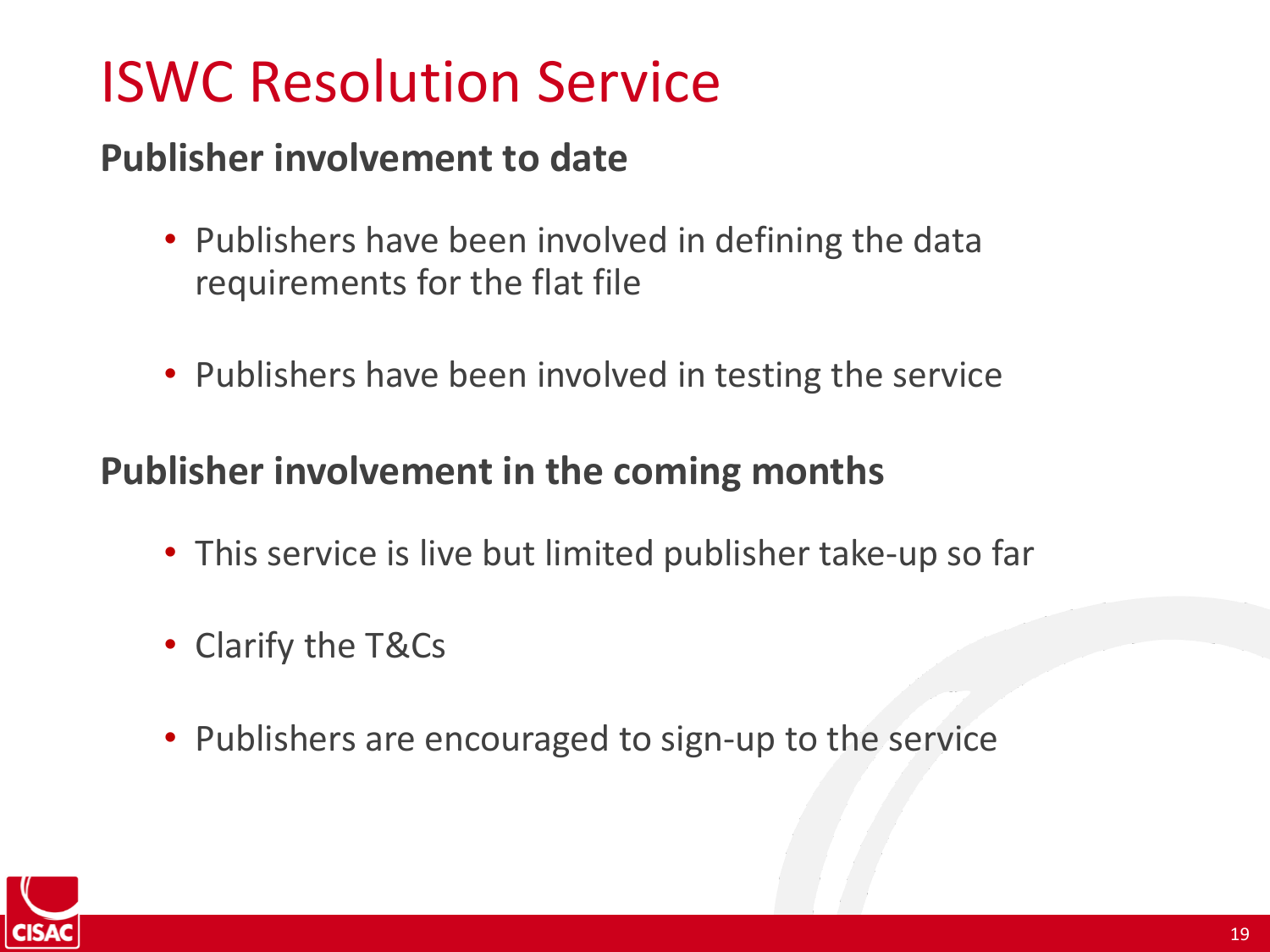- Resolution Service officially opened on 5<sup>th</sup> of April 2017
- 25 Societies signed-off ISWC Addendum making 78% of the CISAC world repertoire available
- 9 Publishers with set-up access
- The first submission test (from one Publisher) has been processed
- Next step: production data to be disseminated back to Publisher
- For to obtain access, IMPF members please contact: Teresa Alfonso talfonso@teddysound.com

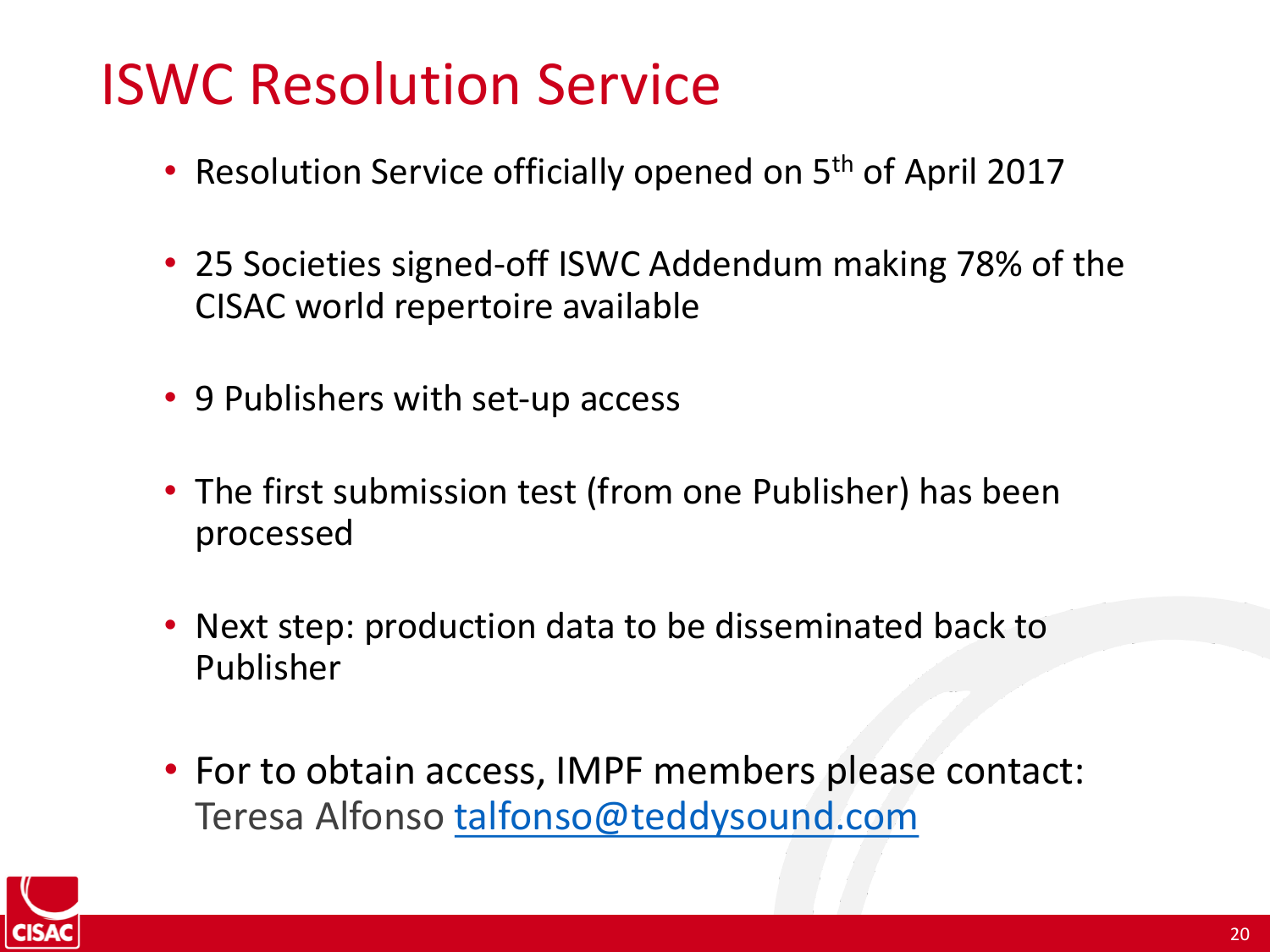## Cross-Industry Tools: All Live in 2018